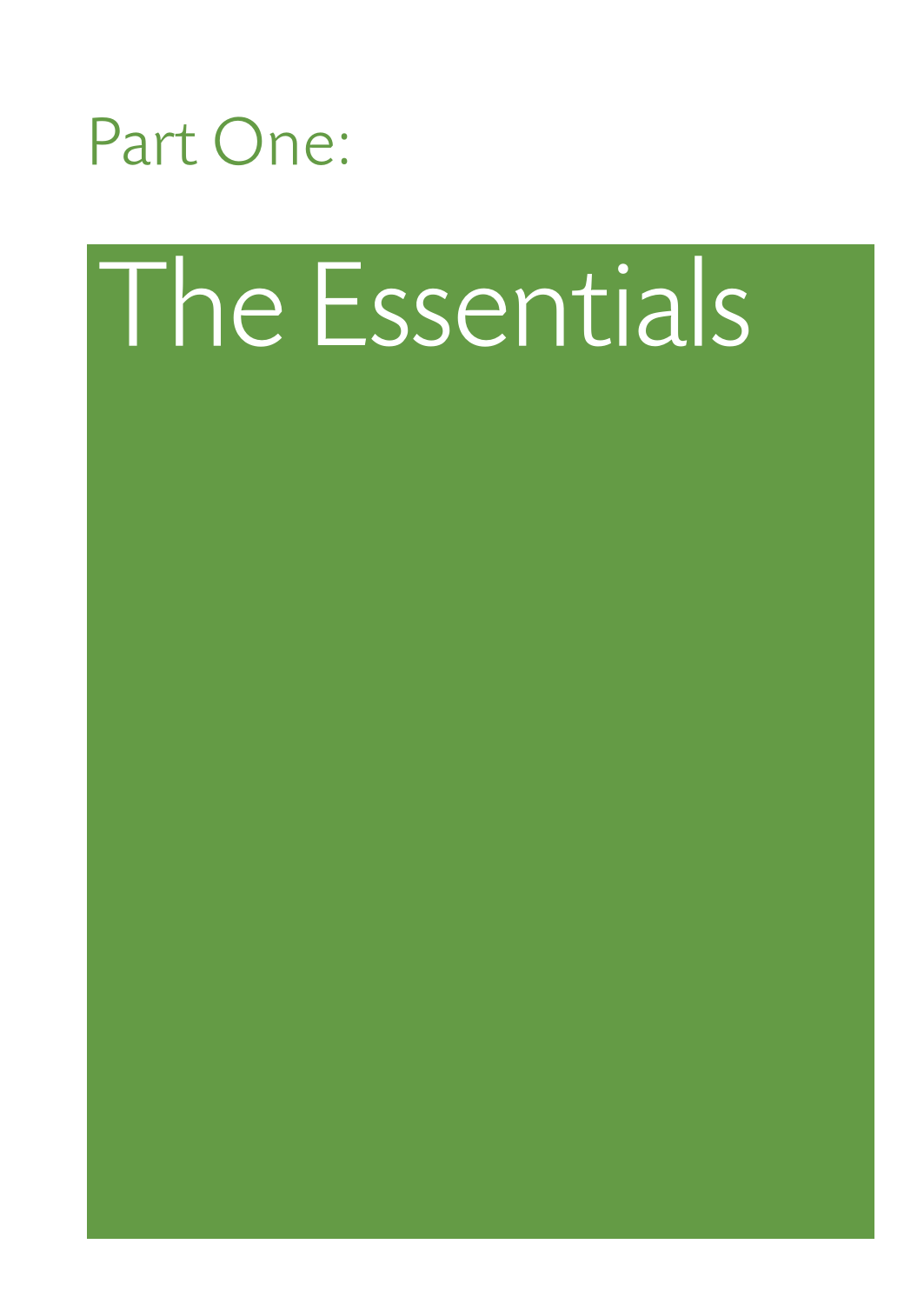## Introducing the role

## 1 1.1

## What is trusteeship<sup>1</sup>?

The concept of trusteeship has evolved over many centuries and broadly means that a donor gives or settles property on the trustees for the benefit of a third party.

This basic concept is still valid today. Charity trustees are people who are entrusted to look after money (or other resources such as land or property) given to a charity by a person or group of people. As a charity trustee, you must ensure that these resources are used effectively to achieve the particular purpose for which they were given (e.g. money donated by the public to cure heart disease should be spent on this area of work).

Trustees act within charities that generally have a formal structure, a set of rules and often delegate many day-to-day tasks to staff or volunteers. This structure will vary depending on your charity, and will affect your responsibilities and eligibility as a trustee.

This relationship works as follows:

<sup>1</sup> In the Good Trustee Guide, the term trustee refers to a charity trustee – a member of the governing body of a charity that takes formal responsibility for the charity.

2The Good Trustee Guide is aimed at trustees of registered charities.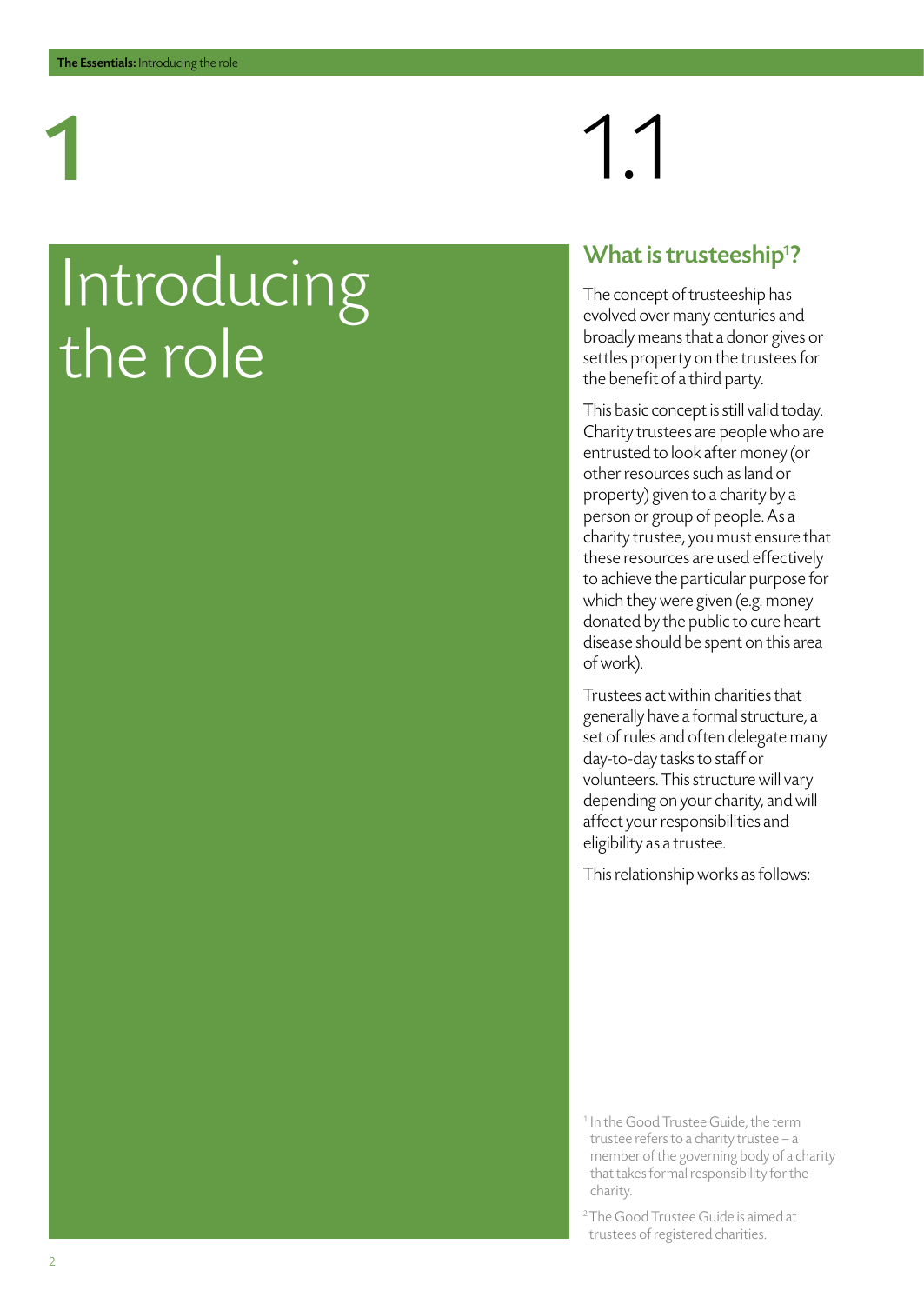## FUNDERS

(donors, charitable trusts, etc.)

## **BENEFICIARIES** or service users

## **TRUSTEES**

- act in the best interests of beneficiaries
- make sure money is spent on purpose intended
- operate within an organisational structure which sets out purpose and rules
- avoid conflicts of interest

## Day-to-day tasks

often delegated to staff or volunteers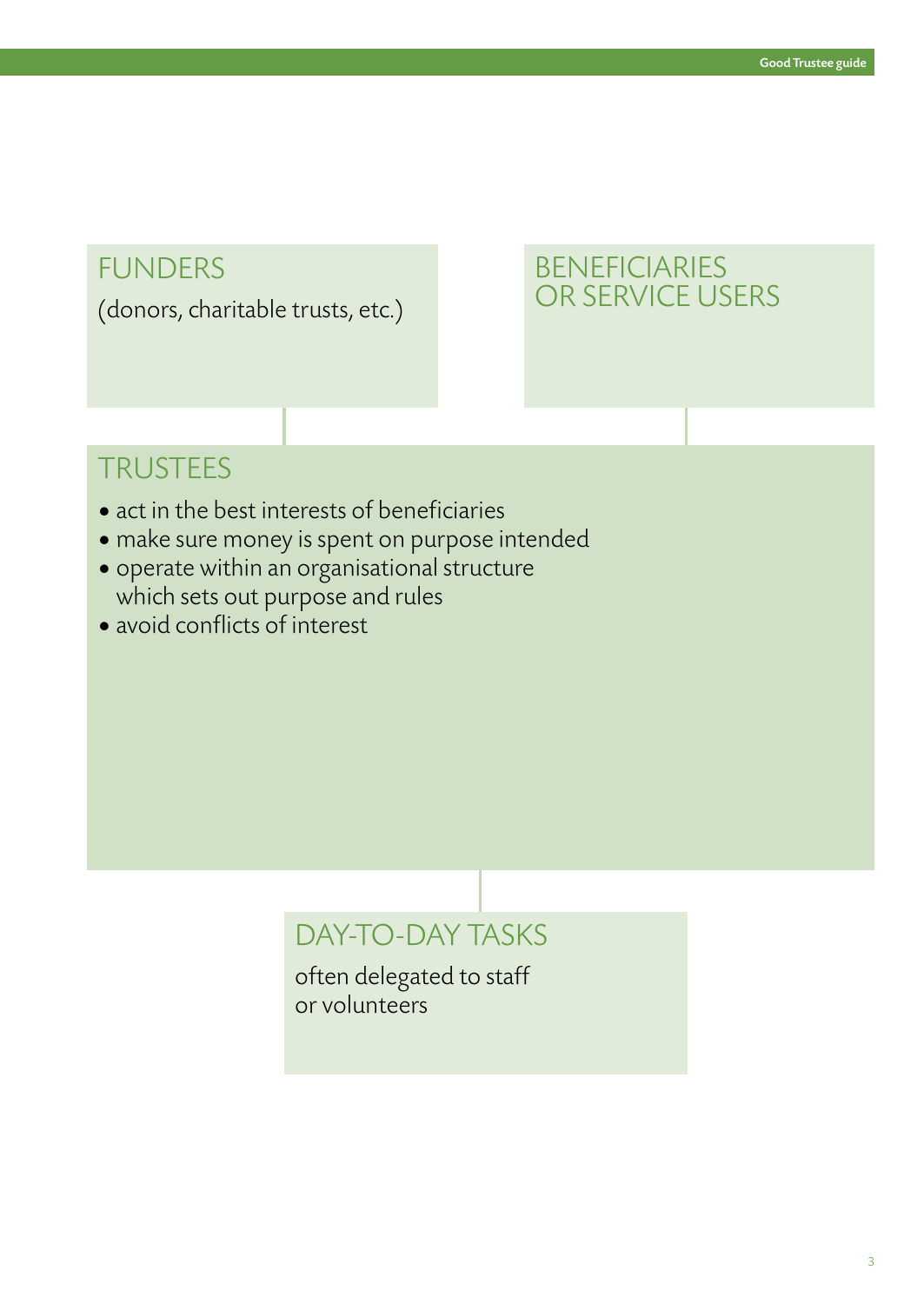## Who are trustees (and who aren't)?

#### Who are trustees?

Section 97 of the Charities Act 1993 defines charity trustees as: 'the persons having the general control and management of the administration of a charity'.

(Visit section 2.2 to find out more about charitable status.)

Trustees may also be called:

- members of the committee
- management committee members
- council members
- executive committee members
- governors.

No matter what title you are given, if you are a member of the governing body of a charity and you are entitled to take part in the decision-making process and vote at meetings, then you are a charity trustee.

NCVO recommends that charities call the people with the legal responsibility for trusteeship 'trustees' and refer to the committee or council on which they sit as the 'board of trustees'. These titles are used throughout The Good Trustee Guide.

#### In a charitable company, are trustees and company directors the same?

Yes. Trustees are members of the governing body of the charity. If the charity is also a company then they will also be company directors (see section 2.2).

#### Can I be a trustee even if another group in my organisation is known as 'the trustees'?

In some charities, those known as 'the trustees', and perhaps listed as such in the annual report, are actually patrons (see page 51) (or, in the case of unincorporated charities, merely hold the trust's property – see page 97). Those who take responsibility for controlling the management and administration of the charity may be known by some other term, such as 'the management committee'. It is the latter group who are the trustees in law.

#### Can staff of charitable companies be 'shadow' directors?

Under the Companies Act 1985, a shadow director is someone in accordance with whose directions the directors of a company (in this instance the trustees of a charitable company) are accustomed to act. If someone is a shadow director, then he or she might be held to be a trustee for certain purposes, sharing the responsibilities and liabilities of trusteeship (for instance, in relation to liability for wrongful trading).

#### Further Information:

Guidance on the legal status of Charity Chief Executives (acevo, 2006)

Senior staff of charitable companies might be deemed to be shadow directors in circumstances where they dominate a passive board of trustees, e.g. where the management not only advises the trustees but tells them what to do. Trustees should ensure that they do not simply 'rubber stamp' decisions made by senior staff, but make independent decisions, albeit with the advice of senior staff.

#### Am I a trustee if I am a member of the committee of a local branch?

Some national charities have groups or branches with local committees.

If the branch is constitutionally part of the national charity, then the members of the local committee are not trustees. The trustees are the members of the national governing body, and it is they who ultimately bear responsibility for the effective governance and conduct of the charity, including the work of the local branches. Some charities allocate places on their board of trustees for representatives of local groups.

If each local group is independent, with its own governing document, separately registered as charities but affiliated to a national charity, then the members of the local committees will be trustees of that local group. Age Concern is an example of a charity with this structure (see section 2.4 for more information on branches).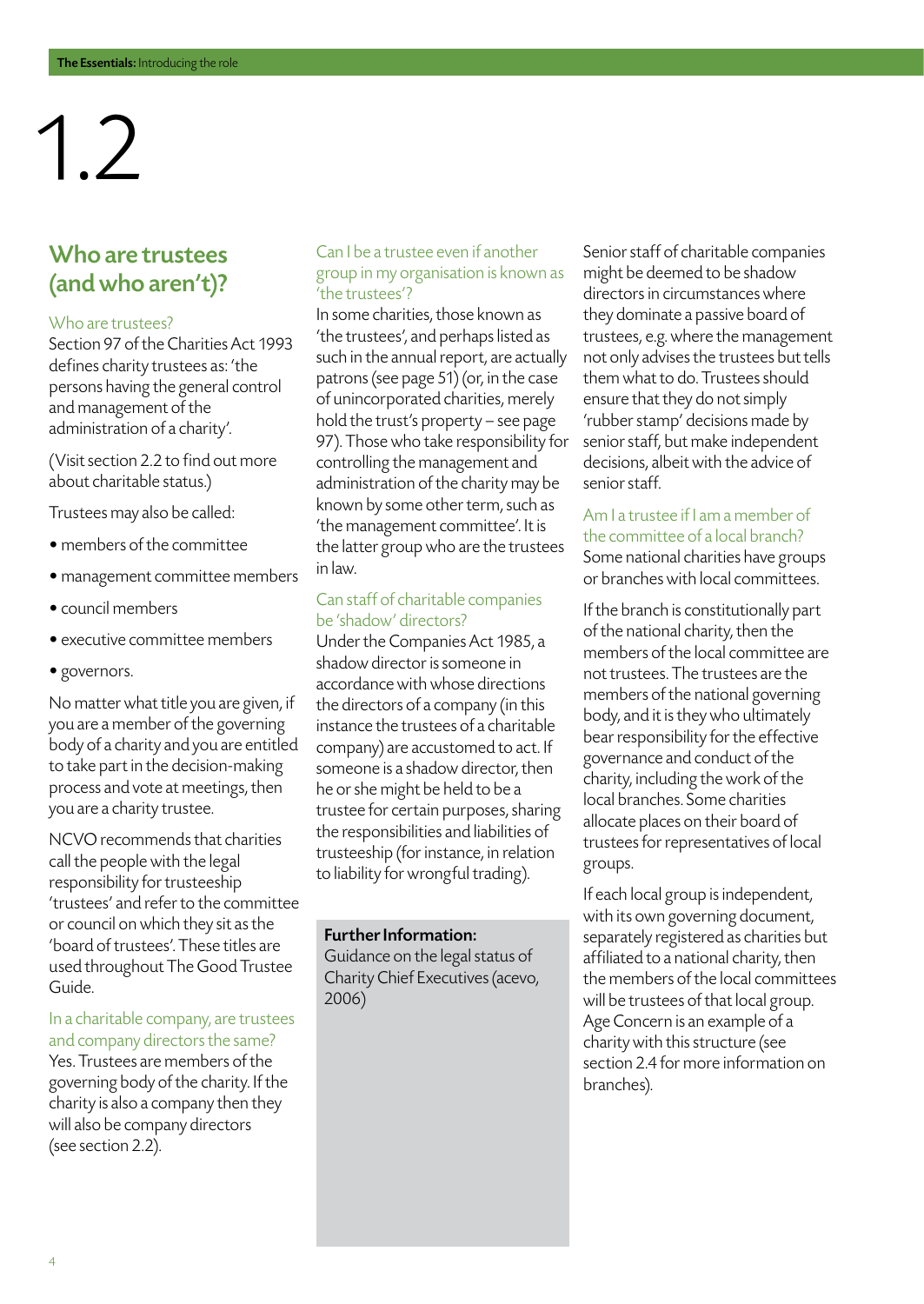#### Can a user of a charity's services be a trustee?

Yes. In most cases nothing prevents users from acting as trustees. Service users, or beneficiaries, can bring a vital perspective to the work of the board. Service user involvement can demonstrate that your charity takes an inclusive approach to involving users in decision making. It can give your charity greater credibility or legitimacy.

On the other hand, involving users at board level, if unplanned, can sometimes risk being tokenistic – that is, simplistic assumptions can be made that a user speaks for or represents all users (see section19.4). Also, some charities find that there may be more effective ways of bringing the voice of users as well as or instead of board membership, like advisory groups (see section 21.9). Finally, conflicts of interest can occur from time to time between the user's trustee role and service user role and these must be managed (see section 3.6).

### How do I become a trustee?

Trustees are elected or appointed in many different ways. These include:

| <b>Election</b>               | Individuals may be elected at an<br>Annual General Meeting and/or by<br>post. Individuals may be elected by,<br>for example:                                                                                                  |
|-------------------------------|-------------------------------------------------------------------------------------------------------------------------------------------------------------------------------------------------------------------------------|
|                               | $\bullet$ the entire membership<br>· an 'electoral college' where<br>the right to appoint trustee(s)<br>rests with a specific group of<br>members or stakeholders, e.g.<br>volunteers, interest groups,<br>geographical areas |
| Co-option                     | A number of trustees may be<br>appointed by the board of trustees<br>themselves                                                                                                                                               |
| <b>Appointed from outside</b> | One or more trustees may be<br>appointed by an external<br>organisation, e.g. a local authority                                                                                                                               |
| <b>Ex-Officio</b>             | One or more trustees may be<br>appointed by virtue of the office<br>they hold, e.g. a mayor or vicar                                                                                                                          |

Check your governing document to see what it says about your charity's procedures for electing or appointing trustees (see section 2.3).

Tip: Visit Part Three to find out more about the practical ways you can improve your recruitment practices and more about governance arrangements for membership organisations.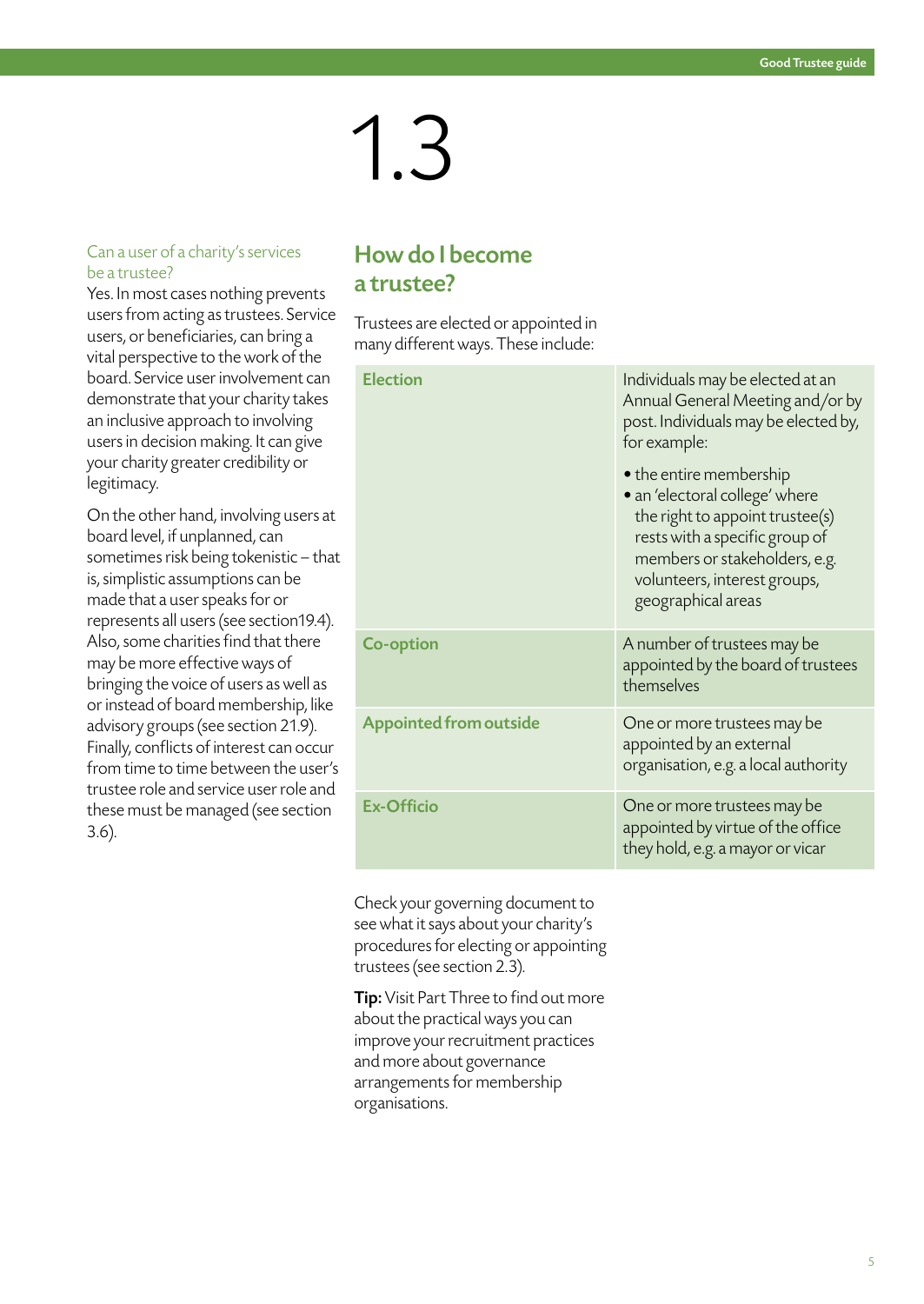#### If a trustee is appointed by an outside organisation, do they have the same responsibilities as other trustees?

Yes. Some charities have a provision in their governing document that gives the right for another organisation to appoint a trustee or trustees. These trustees are sometimes known as representative or nominative trustees and may be appointed for a number of reasons:

- to ensure that vacancies on the trustee board can be easily filled
- to ensure that outside bodies which have an interest in the work of the charity can have an association with it
- to ensure that the charity has a well-balanced cross-section of either the community or service users

No matter how you are elected or appointed you have the same responsibilities as other trustees. If you are appointed by a nominating organisation, you are not there to represent that organisation; you are there to act in the best interests of the charity to which you have been appointed.

You should also note that, if you are appointed by a nominating organisation, you are personally responsible to fulfill your duty as a trustee – this means that, for example, the nominating organisation cannot send alternative people if you cannot attend a board meeting, nor will the responsibility as a trustee rest with them.

There may be occasions when your duty to act in the best interests of the charity is in conflict with the best interests of the organisation that appointed you as a trustee. If this happens, you should follow an agreed policy on how to deal with conflicts of interest. In the absence of an existing policy, you should remove yourself from discussion of the item concerned and your absence should be minuted. This may not, however, absolve you from being jointly responsible and liable for any decision made (see section 3.7).

#### Note:

there are certain circumstances when the governing document of a charity allows an organisation to be appointed as a 'corporate trustee'. However, this is a specific situation and will be clearly set out in your governing document.

See section 21.8 for further guidance on the role of trustee nominated by outside organisations.

#### Can individuals attend a board meeting but not be a trustee?

Yes, it is quite common for individuals who are not trustees to attend all or part of board meetings, either occasionally or regularly – but it is very important to be clear about their role as distinct from the role of a trustee. These individuals are sometimes called observers or representatives or may be members of staff – for example:

- In charities that employ staff, it is usual for a chief executive to attend board meetings to report on day to day issues. Sometimes a member of staff may take the minutes of a meeting
- Some charities allow an individual to be elected by service users as a 'representative', to attend all or part of board meetings but not as a trustee (note that it is quite common for users also to act as trustees – see above)
- Sometimes, a member of an outside organisation – an officer or member of a local authority, for example – may regularly attend a board meeting in an advisory capacity, not as a trustee
- A person with particular expertise or experience may sometimes attend board meetings to provide advice, either on a one off or regular basis.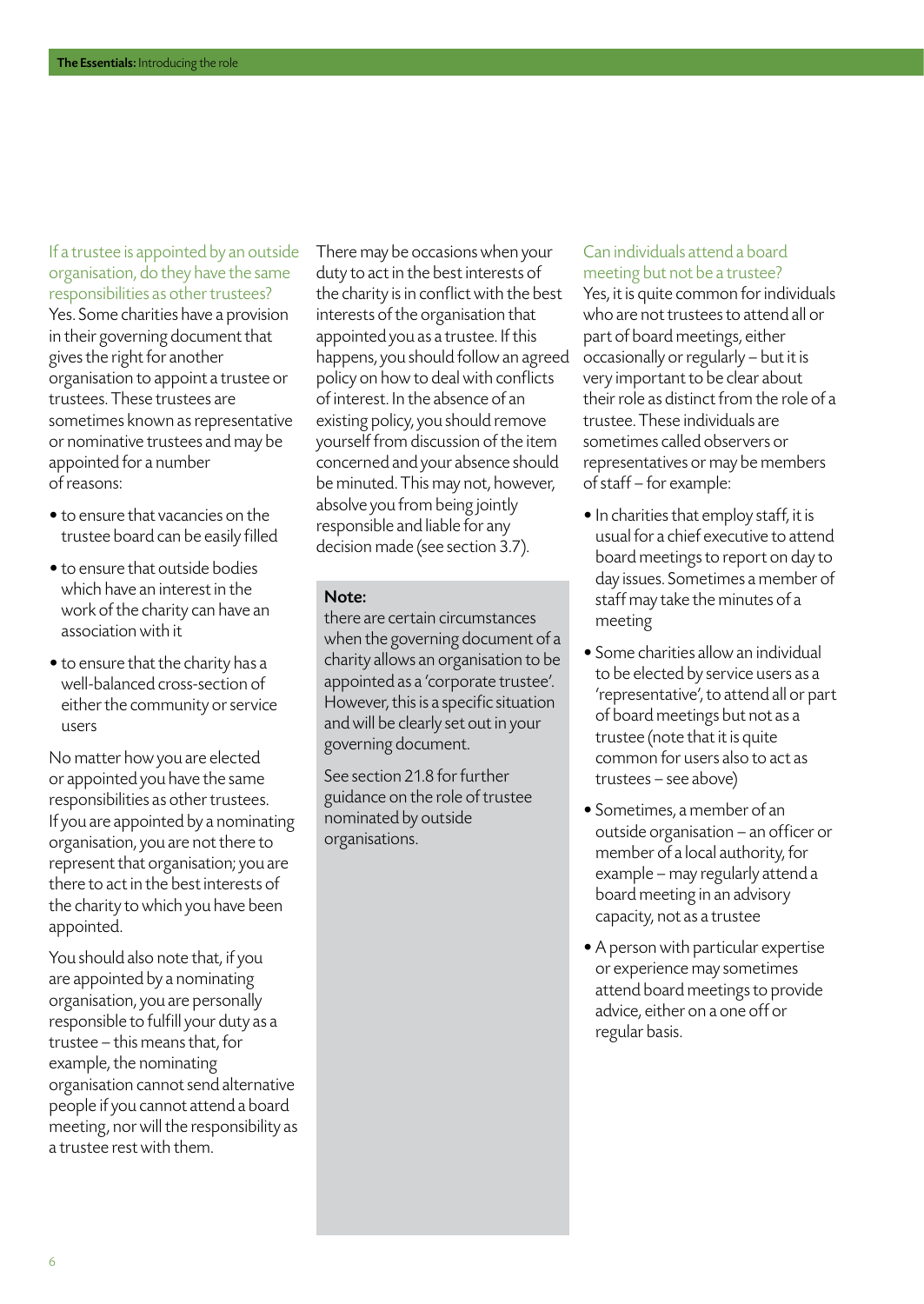There can sometimes be confusion about whether individuals like these are trustees or not – for example in one charity a local authority member may be a trustee, but not in another. If individuals are attending board meetings but not as a trustee it should be made explicit that the individuals are not trustees and do not take part in decision-making, otherwise they may be found to be liable for decisions taken. You can make this clear in the meeting minutes (for example, by listing non trustees as 'in attendance', separate from the list of trustees present) or via a provision in the governing document.

### Case study - Whitstable Umbrella Community Support Centre

officer and caretaker) supported by many volunteers. The trustees are the local authority attends board meetings as an observer, and this is made users but not a trustee, also attends part of every meeting to discuss user issues. Again, their role as 'in attendance' is made clear in the minutes.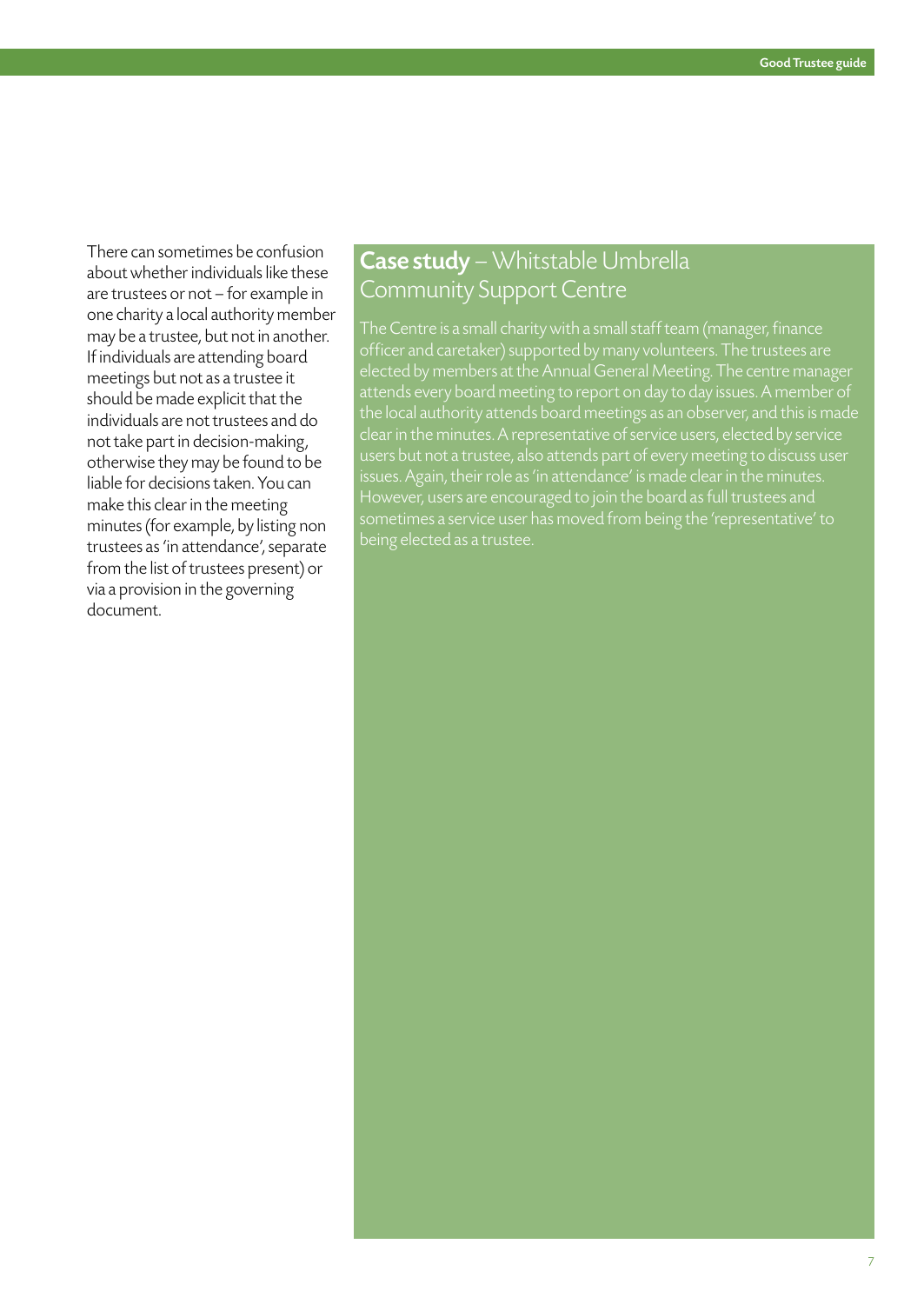## Who can and can't be a trustee?

The Charities Act 1993 sets out who is disqualified from acting as a charity trustee. This applies to all charities including excepted and exempt charities.

Company law sets out who is disqualified from acting as a company director. These provisions apply to charities formed as a company limited by guarantee (as well as all other companies).

#### Who is disqualified from acting as a charity trustee?

Section 72 of the Charities Act 1993 disqualifies people who:

- have unspent convictions for offences involving deception or dishonesty (unless 'spent'), e.g. theft, fare evasion or falsely claiming benefit
- are undischarged bankrupts
- have been at any time removed from trusteeship of a charity by the Charity Commission or the court in England, Wales or Scotland, because of misconduct or mismanagement
- are disqualified from being company directors under the Company Directors Disqualification Act 1986
- have failed to make payments under county court administration orders

• have made compositions (i.e. come to an arrangement) with their creditors and have not been discharged.

As soon as someone comes within section 72 (e.g. the day they are convicted of an offence involving dishonesty) s/he is automatically disqualified from acting as a trustee. It is a criminal offence to act as a charity trustee while disqualified.

Charities can apply to the Charity Commission for a waiver of disqualification under section 72(4) of the Charities Act 1993, either generally or in relation to a charity or a specific class of charities. The Commission will consider what, if any, benefit is likely to result from an applicant acting as a trustee. Under the Charities Act 2006 if the ground for disqualification was removal from the trusteeship by the Charity Commission or the court in England, Wales or Scotland, and five years has passed, then the application for waiver must normally be granted unless there are special circumstances which would justify refusal.

#### Further information:

Charity Commission publication Finding new trustees – What charities need to know (CC30) and associated operational guidance on disqualification and waivers (OG41 & OG42)

#### Who is disqualified from acting as a company director?

Under the Company Directors Disqualification Act 1986 the court may disqualify people:

- who have been convicted of criminal offences relating to the promotion, formation, management or liquidation of a company
- who have been persistently in default of company legislation for filing accounts and other documents
- who have been found guilty of fraudulent trading or fraud
- whose conduct as a director has made them unfit to be involved in the management of a company.

#### Further information:

Companies House Directors and Secretaries Guide (GBA1) – available from the Companies House website (see resources section).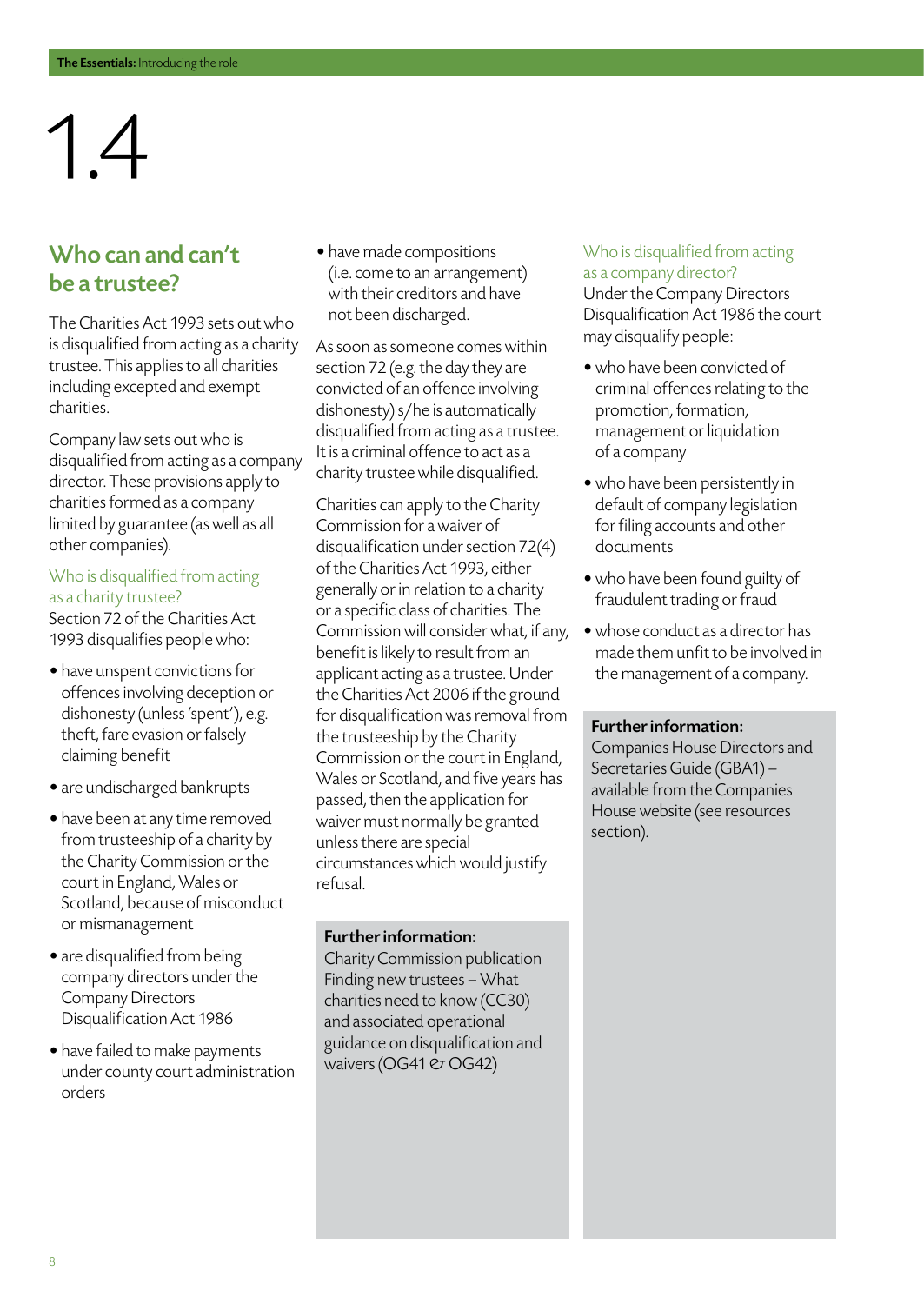#### Are there any other factors affecting eligibility?

• Trustees of unincorporated charities cannot be under the age of 18. It is possible for a director of a charitable company to be under 18, but the Companies Act 2006 introduces a minimum age of 16. This is due to come into force in October 2008. In some circumstances parents can be liable for the actions of their children and parents of under 18s considering becoming directors of charitable companies should be made aware of the duties and responsibilities.

#### Further information:

Further advice on the appointment of under 18s can be found on the Charity Commission website (Statement from the Commission regarding young people under 18 years old as charity trustees, linked from Charity Commission publication CC30). Remember that there are other ways of involving people in a charity besides becoming a trustee.

- The governing document of a charity may include restrictions on who may become a trustee of that charity, for example requiring them to live in a certain area or to be of a particular religious denomination.
- The Charity Commission states that

 *'Itisimportantthat anyone appointed as a trusteeismadefully aware of his or herresponsibilities and liabilities. Itis unfairto impose on someone a*  $r$ *ange* of *duties that that person cannot properly understand and cannot, or does notwantto,carry out.'* <sup>3</sup>

- The Criminal Justice and Court Services Act 2000 bans certain individuals from being a trustee of children's charities, e.g. anyone who commits one of a number of serious offences (generally against children) and who is subject to a disqualification order under the Act, made by the Court. Further information on this can be obtained from the Criminal Records Bureau (CRB).
- Some organisations working with children must check with CRB before employing individuals and this would include charity trustees. The Charity Commission also strongly recommends that trustees of charities working with children and vulnerable adults who are eligible to obtain disclosures from CRB should do. Further information on this can be found in the Charity Commission publication CC30 Finding New Trustees: What charities need to know
- All prospective charity trustees should sign a declaration of eligibility to act which should also cover CRB checks. See section 19.7 for a model declaration.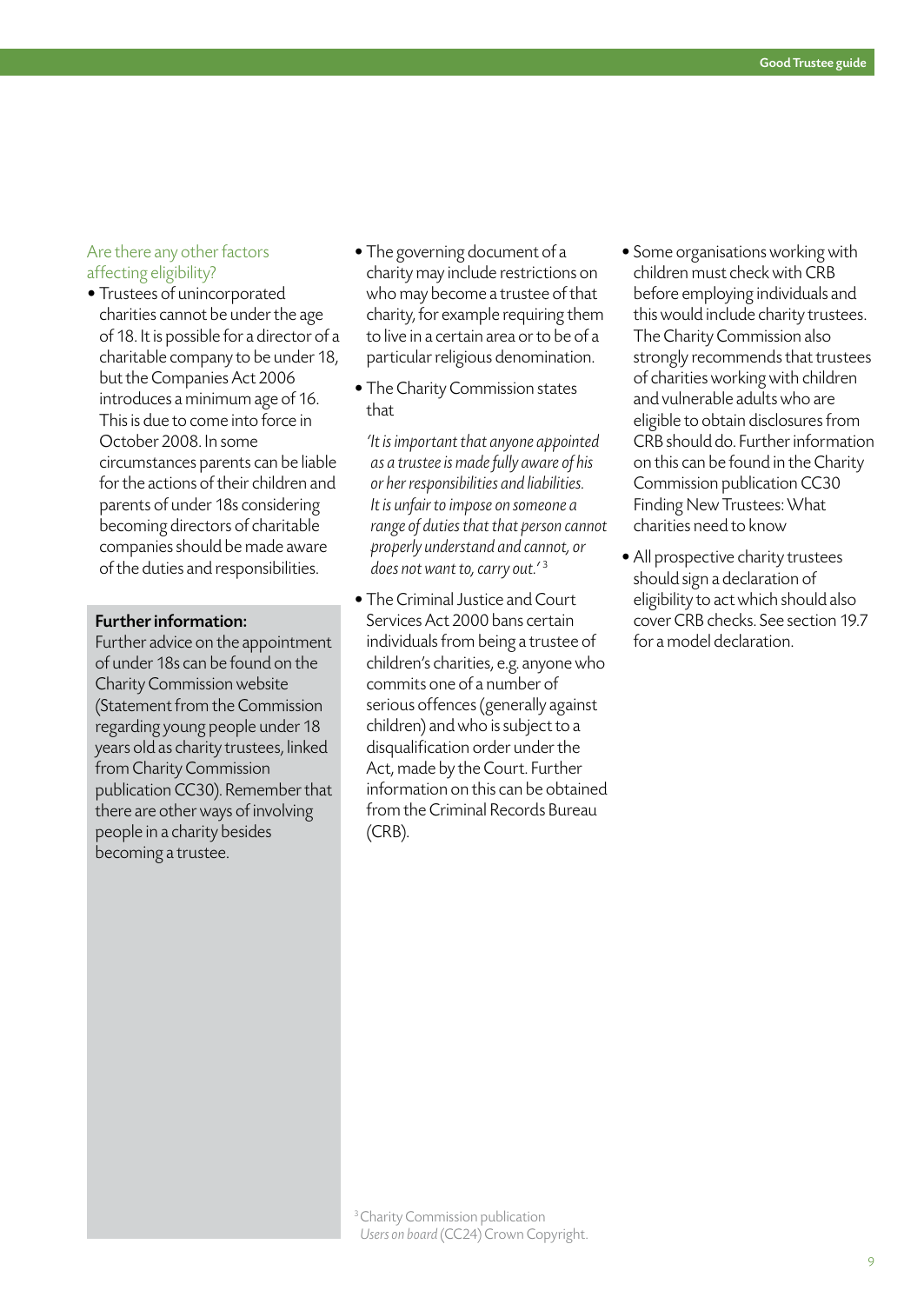### **Checklist**

Have you considered asking your board or committee to review the names it uses for the people and the committees, so that those who are the trustees in law understand their status?

Have you checked your governing document to see what it says about your charity's procedures for electing/appointing trustees?

Are any members of your trustee board appointed by outside organisations?

If so, are they clear that they must act in the best interests of your charity?

If individuals who are not trustees attend your board meetings do you make this clear in the minutes of the meeting?

Are you a trustee of a national charity with local branches?

Are the local branches separate legal entities?

If your charity has local branches, does your board need to review how it exercises its responsibilities for the activities of the local branches and how the local branches ensure their accountability to the national trustees?

Has your board checked that your trustees are eligible for trusteeship under the terms of your governing document, and that these disqualify only those you would wish to exclude?

Is there someone in your charity who is responsible for checking that trustees are not disqualified?

Do you ask new trustees to sign a declaration of commitment to the charity and eligibility to act as a charity trustee? (See the model declaration, section 19.7)

If your charity works with children, young people or vulnerable adults, have you obtained a CRB disclosure for trustees if required by law or if eligible to do so?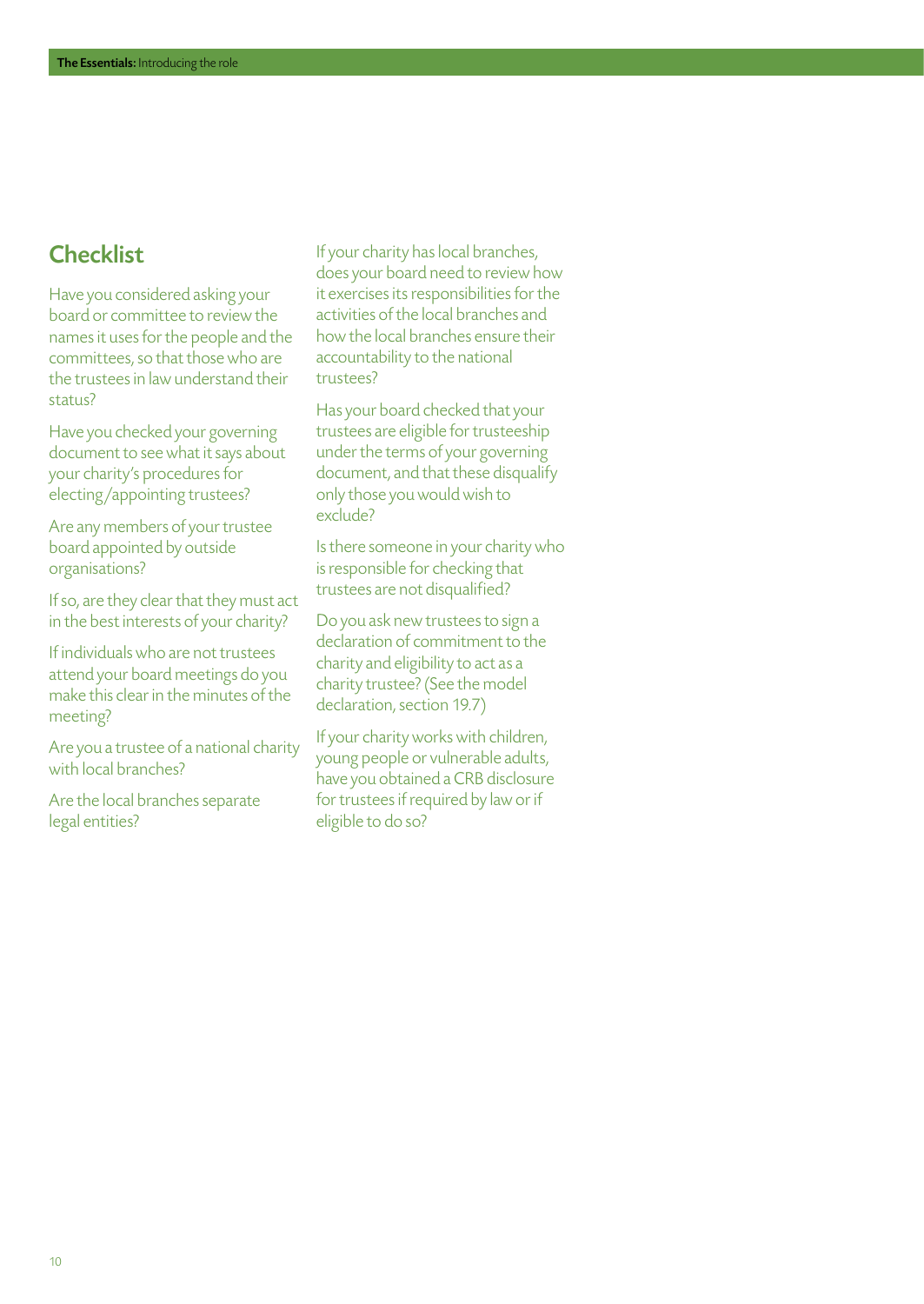### What do trustees do?

Although in practice many day-today tasks can be delegated to staff (where they are employed) or to individual board members, volunteers or others, the central responsibilities of trustee boards are the same no matter the size of the board or the nature of the charity. These responsibilities are taken up in other parts of the guide in more detail but can be summarised into 12 essential areas (see box).

### The 12 essential board responsibilities at a glance:

#### Set and maintain vision, mission and values

The trustee board is responsible for establishing the essential purpose of the charity as set out in the objects of its governing document. They are also responsible for guarding the ethos and values of the charity.

#### Develop strategy

Together, the trustee board (and chief executive where employed) develop long-term strategy. Meeting agendas reflect the key points of the strategy to keep the organisation on track.

#### Establish and monitor policies

The trustee board creates policies to govern organisational activity. These cover guidance for staff and/or volunteers, systems for reporting and monitoring, an ethical framework for everyone connected with the organisation and the conduct of trustees and board business.

#### Ensure compliance with the governing document

The governing document is the rulebook for the charity. The trustees must ensure it is followed. In particular, the charity's activities must comply with the charitable objects in the governing document.

#### Ensure accountability

The trustees should ensure that the charity fulfils accountability as required by law to (including): The Charity Commission, HM Revenue and Customs and the Registrar of Companies (if it is a company limited by guarantee). This includes publishing annual reports and accounts. The charity should also be accountable to other groups who are sometimes known as stakeholders: donors, beneficiaries, staff, volunteers and the general public.

#### Ensure compliance with the law

Trustees are responsible for checking that all the charity's activities are legal.

#### Maintain proper fiscal oversight

The trustees are responsible for effectively managing the charity's resources and funding so it can meet its charitable objects. The trustee board: secures sufficient resources to fulfill the mission, monitors spending in the best interests of the charity, approves the annual financial statement and budget, protects the charity against liability by providing insurance, seeks to manage risk for the charity and ensures compliance with the law.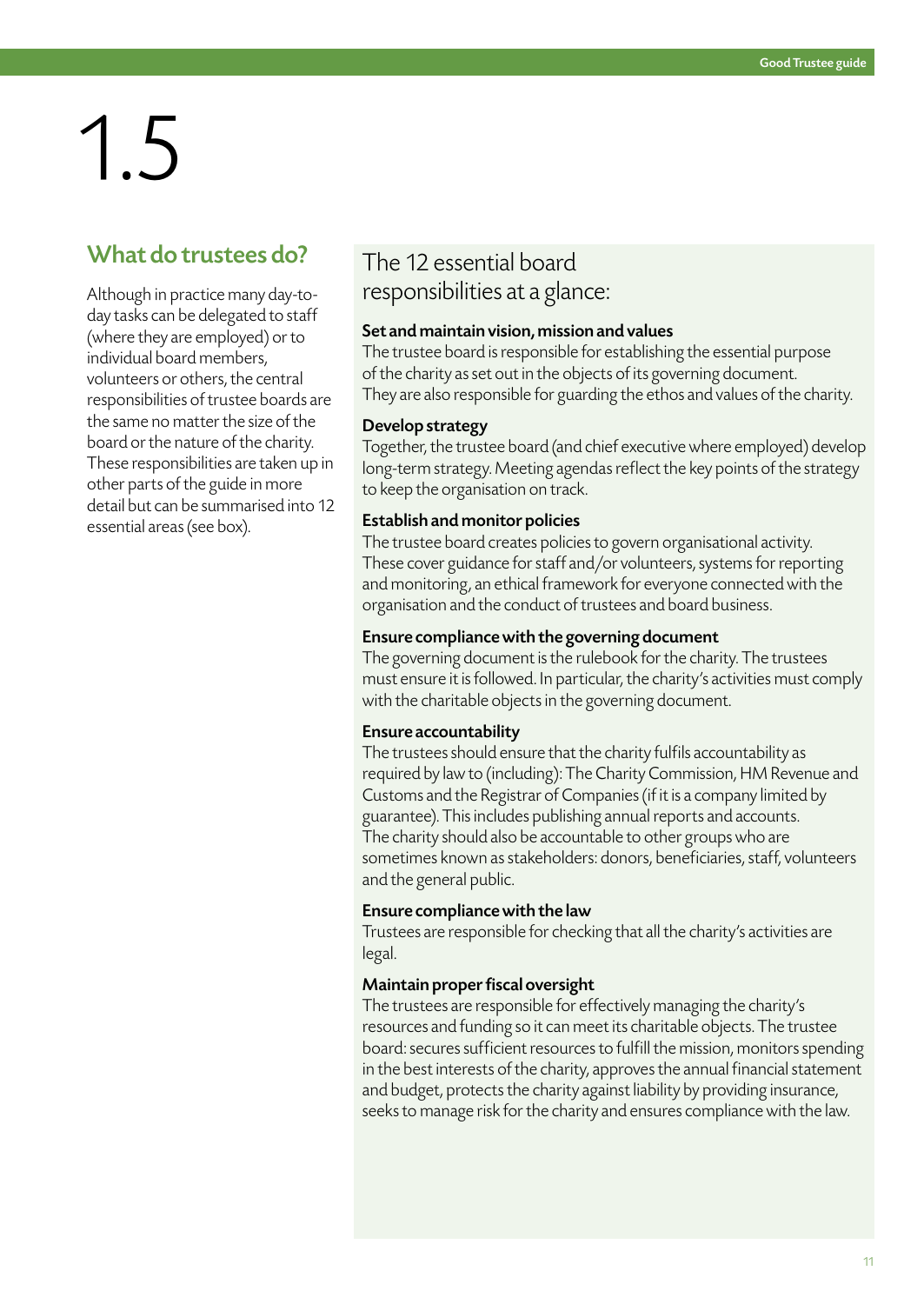#### Respect the role of staff / volunteers

The trustee board recognises and respects the domain of staff and / or volunteer responsibility. At the same time, it creates policy to guide staff and/or volunteer activities and safeguard the interests of the charity.

#### Maintain effective board performance

The board keeps its own house in order. It engages in productive meetings, effective committees with adequate resources, development activities and regular reviews of its role. The board is also responsible for overseeing trustee board recruitment.

#### Promote the organisation

Through their own behaviour, their governance oversight and their activities on behalf of the charity trustees enhance and protect the reputation of their charity. They are good ambassadors for the charity.

Where staff are employed:

#### Set up employment procedures

The trustee board creates comprehensive, fair and legal personnel policies. These protect the charity and those who work for it. They cover recruitment, support, appraisal, remuneration and discipline.

#### Select and support the chief executive

If necessary, the trustee board creates policy covering the employment of a chief executive. They also select and support the chief executive and review their performance.

#### What is governance?

Governance is about leadership and ensuring that an organisation is effectively and properly run. The twelve responsibilities above are based on principles of good governance.

Good governance is the board's responsibility, but governance covers more than the board's duties and responsibilities – governance takes in how the board is appointed and supported and how the board works to ensure decisions are taken properly and the work of the charity is effective and furthering its purposes.

Governance is distinct from day-today management and operations delegated to staff and volunteers. Sandy Adirondack wrote that 'governance is not necessarily about doing; it is about ensuring things are done'.<sup>4</sup>

Governance has been high on the agenda for charities in recent years. Since the publication of the previous edition of the Good Trustee Guide in 2002, two frameworks of good governance have been developed to help guide trustees and organisations. Both frameworks are used in the Good Trustee Guide to help trustees understand and carry out their roles and responsibilities:

**Tip:** turn to Part Four to find out how you can use the list of responsibilities above to carry out a governance review. <sup>4</sup> *TheGoodGovernanceAction Plan for VoluntaryOrganisations*, Sandy Adirondack (NCVO, 2002)